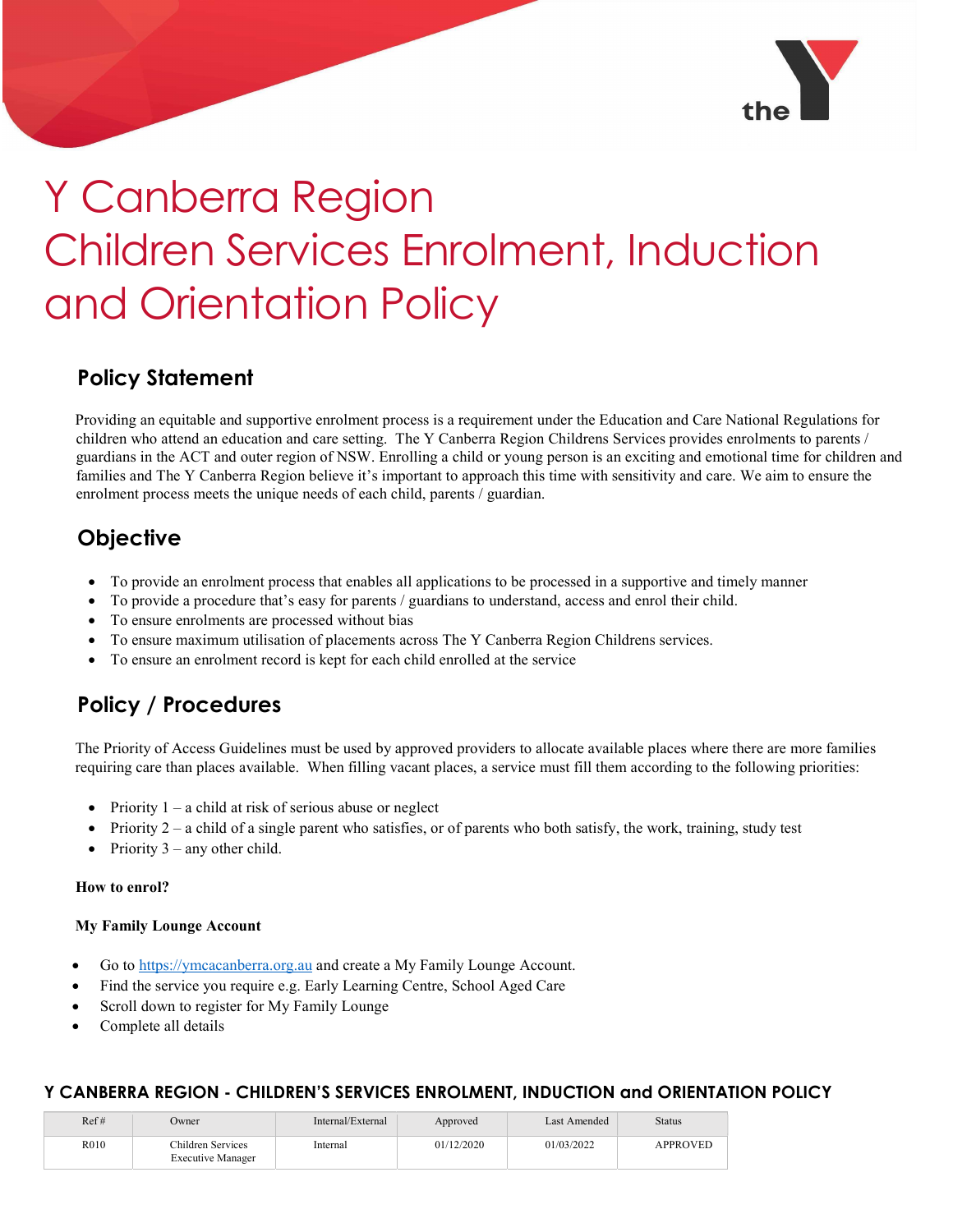

#### Booking Request / Wait list application

- Using your Family Lounge account scroll down to Booking Requests
- Click on New Request
- Choose you option and complete all required details for your child / children
- To submit completed wait list booking request, select Save

NOTE: A Waitlist / Booking Request is not an accepted enrolment on submission. A request remains on the waitlist until a place becomes available

We encourage parents / guardians and children to tour their preferred service after submitting a Wait List / Booking Request. Please contact the service Nominated Supervisor to arrange a convenient time to visit.

#### Enrolment Acceptance

- When a place becomes available parent / guardians will be contacted by a Y Canberra Region representative.
- An offer will be sent via your My Family Lounge Account email address
- Offers will have an expiry date of up to five days.
- Non accepted offers within this period with be contacted via email / call.
- Offers not responded to will be removed from the waitlist.
- Upon acceptance, the enrolment process will proceed.

NOTE: Enrolments are accepted when a deposit to the amount of 2 weeks fees is paid in advance.

#### Enrolment Process

- On offer log into your family Lounge Account and Accept Offer. This will take you to your child's enrolment form.
- For your enrolment to be confirmed ensure you complete ALL details including
	- Direct Debit
	- CRN Numbers
	- Date of Birth
	- Medical / Behaviour Information (include up loading any relevant documentation)
	- Immunisation Records
	- Allergy / Asthma Information (include up loading Medical Action Plan)
	- General disclaimer authorisations
- Select Submit, you will be advised if your form is incomplete.
- Once submitted and returned to the home page return to your Offer
- Confirm your enrolment

| Ref# | Owner                                         | Internal/External | Approved   | Last Amended | Status          |
|------|-----------------------------------------------|-------------------|------------|--------------|-----------------|
| R010 | Children Services<br><b>Executive Manager</b> | Internal          | 01/12/2020 | 01/03/2022   | <b>APPROVED</b> |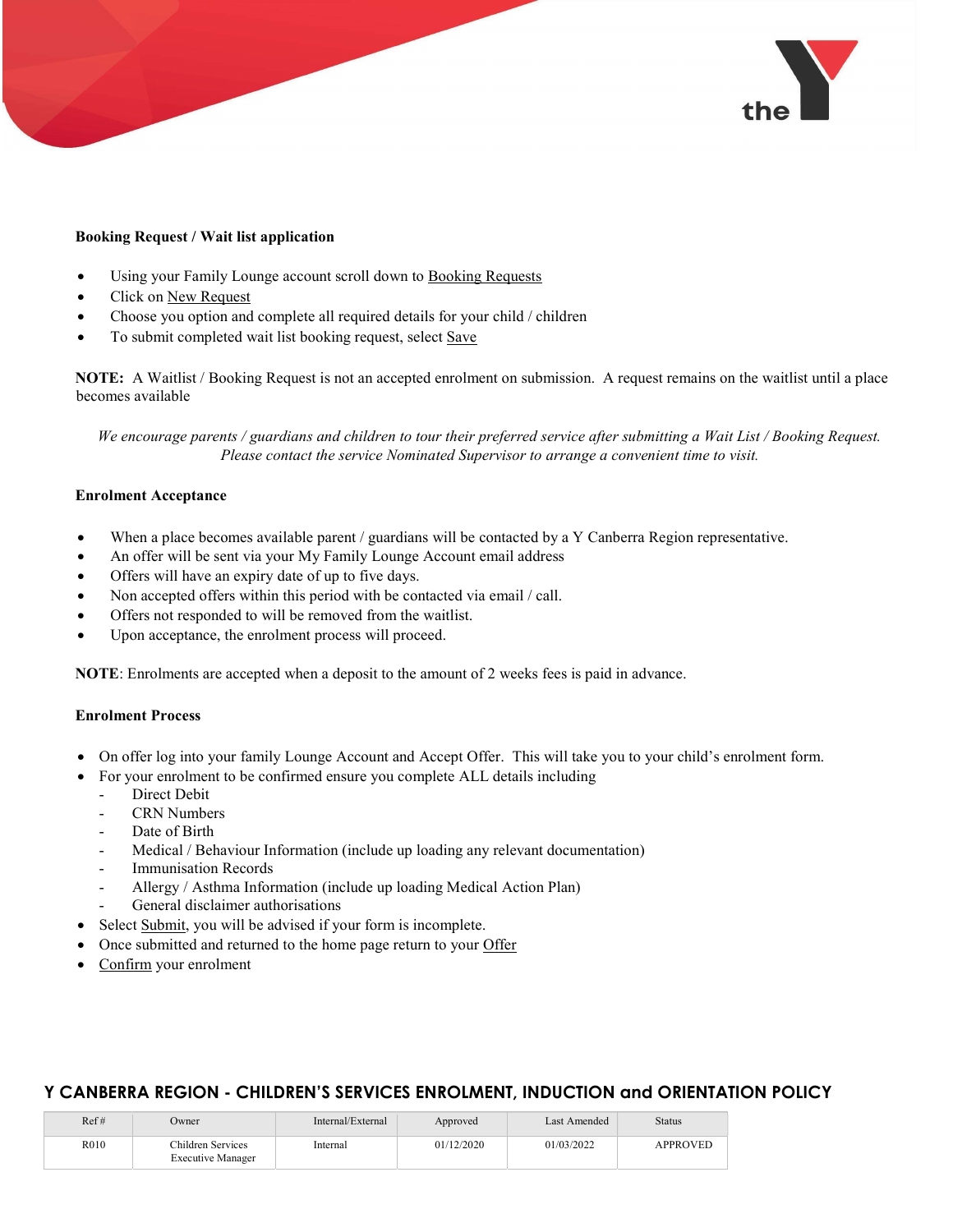

#### Early Learning Services (ELC)

- 1. Parent / Guardian Induction
- Nominated Supervisor will contact to arrange Parent / Guardian Induction
- Enrolment form is reviewed to ensure it is complete and any relevant documentation collected
	- Service operations and child care support needs are discussed including
		- Family Handbook
		- Customer Service / Billing and Absences
- 2. Child Orientation
- The Y Canberra Region team will strive to ensure children feel comfortable and secure whilst being educated and cared for in their services. The orientation provides children and young people with the opportunity to develop a sense of belonging in their environment and build relationships with their peers and educators.
- Parents / Guardians will be contacted to arrange the orientation at a time convenient to them. Its recommended children and young people will benefit from a minimum or 2 orientation visits for their comfort and security.
- During Child orientation Parents / Guardians must stay on the premises and sign both the child and their name into the visitor's register on arrival. This record notes the child's attendance as "under Parent / Guardian supervision for orientation purposes".
- ELC Child Orientations provide the opportunity to discuss;
	- caregiving moments such as toileting / nappy changing
	- meal time routines
	- sleep and rest requirements
	- routines and rituals
	- Interests / development
	- Individual support requirements
	- Arrival and Departure needs
	- Storage of personal belongings
	- Centre and room philosophy
	- Program and curriculum
- 3. Child Room Transitions
- Child Room Transitions are discussed with Parents / Guardians prior to transitioning into a new space. This is determined by individual age, developmental readiness and the availability.
- Children are provided with transition sessions prior to moving permanently. They are subject to the availability of space in the room
- The amount of transitions vary dependant on individual needs
- Current room primary educators will be available to support these transitions where needed.
- Families are encouraged to be an active part of the transition process by talking to their child about the change.
- Child Room Transitions include;
	- introductions to new educators
		- sharing specific individual needs
		- any medical requirements
		- child's interests and development

| Ref# | Dwner                                         | Internal/External | Approved   | Last Amended | Status          |
|------|-----------------------------------------------|-------------------|------------|--------------|-----------------|
| R010 | Children Services<br><b>Executive Manager</b> | Internal          | 01/12/2020 | 01/03/2022   | <b>APPROVED</b> |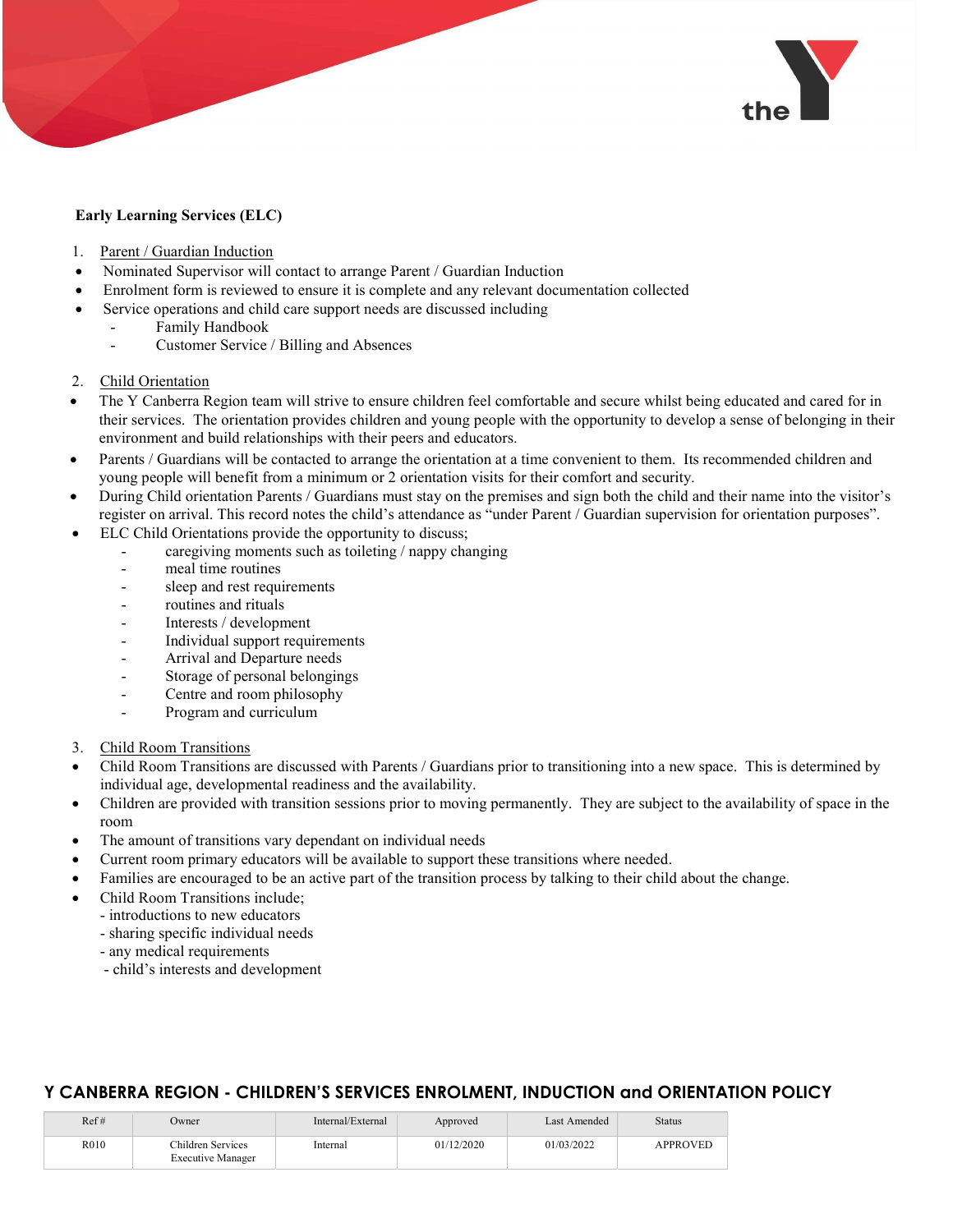

#### Outside School House Care (OSHC)

#### Parent / Guardian Induction and Child Orientation

- In OSHC Parent / Guardian Induction and Child orientations are welcomed by appointment. To support children with high support needs this is highly recommended.
- Orientation will not suit all families given the nature of the service provided. To support children and young people to settle in The Y OSHC we offer child orientation on commencement, to stay and view the program (with the parent / guardian) during arrival and departure times. OSHC children and young people are "buddied" with a peer in their first term of attendance to assist them settling into the new environment.
- OSHC Child Orientations provide the opportunity to discuss;
	- **Routines**
	- Afternoon Tea
	- Interests / development
	- Individual support requirements
	- Storage of personal belongings
	- Program, curriculum and philosophy

#### Vacation Care

- Vacation Care bookings are open to children in years Kindy -Year 6 subject to operational requirements.
- Vacation Care bookings must contact the Customer Care Team and have a completed an Enrolment Form
- Casual bookings for Vacation Care can be made through the QK Enrol app or by contacting the Children Care Team.
- Vacation Care sites are available across the ACT and outer regions of NSW according to community requirements

#### General

- Parents / Guardian's enrolled in Childrens Services agree to abide by the YMCA Canberra policies e.g. Fee Policy
- Enrolment bookings are ongoing on a permanent full time or part time weekly basis.
- Parents / Guardians with existing bookings must complete a booking request for additional days or change to days. Families will be contacted when the requested day/s become available.
- Children / siblings who are an existing service booking are prioritised for days required.
- Changes to a child's booking e.g. cessation of care, days / session times require two week notice by emailing the Nominated Supervisor (ELC) or the Customer Care Team (OSHC)
- To ensure information is current and correct families are required update their details online via QK Enrol.
- Enrolment information is secured in locked filing cabinets or online via QikKids. Access to this information is available only to the relevant Y employees and authorised regulatory bodies. Our privacy policy is available on our website canberra.ymca.org.au
- Casual bookings are available under exceptional circumstances and upon availability. Please call your Nominated Supervisor (ELC) or the Customer Care Team (OSHC)
- Bookings are ongoing for the year ceasing on the last trading day of the year
- Due to continuity of care The Y Canberra Region does not take fortnightly bookings (exceptions made for custodial requirements)
- Bookings cannot be placed on hold or swapped for any reason.

| Ref# | Owner                                  | Internal/External | Approved   | Last Amended | <b>Status</b>   |
|------|----------------------------------------|-------------------|------------|--------------|-----------------|
| R010 | Children Services<br>Executive Manager | Internal          | 01/12/2020 | 01/03/2022   | <b>APPROVED</b> |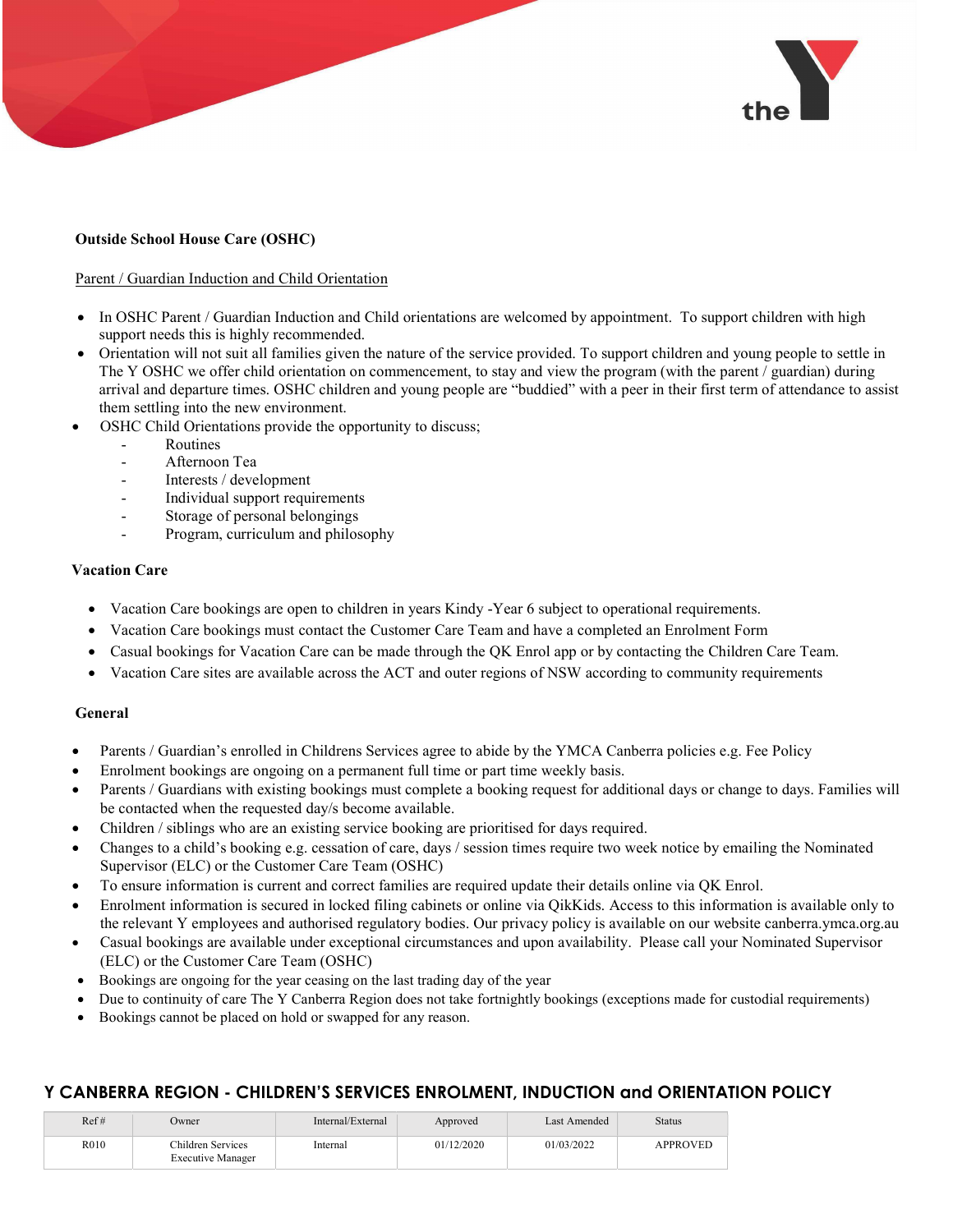

## Scope

This policy applies to the Customer Care Team, Nominated Supervisors, Staff, Parents / Guardians

## Monitoring, Evaluation and Review

This policy will be due for review February 2023

## **Definitions**

Childrens Services – Outside School Hours Care (OSHC), Early Leaning Centre's (ELC), Vacation Care (VAC) Y Canberra Region Representative – Nominated Supervisor / Customer Service Administrator CCS – Child Care Subsidy ACCS – Additional Child Care Subsidy

## Roles and Responsibilities

| Department/Area                                                                                                | Role/Responsibility                                                                                                                                                                                                                                                                                                                                                                                   |
|----------------------------------------------------------------------------------------------------------------|-------------------------------------------------------------------------------------------------------------------------------------------------------------------------------------------------------------------------------------------------------------------------------------------------------------------------------------------------------------------------------------------------------|
| <b>Customer Care Team</b><br>Contact Details:<br>$cs. can berra(a)$ ymca.org.au<br>Deakin Office:<br>6242 4040 | Manage OSHC enrolments and waitlist<br>Keep records confidential and allow access to authorised persons only.<br>Ensure Parents / Guardians submit their completed online enrolment via QikKids prior to<br>commencement<br>Maintain accounts and fees<br>Connect CCS enrolments with Family Assistance Office                                                                                        |
| <b>Nominated Supervisors</b><br>(ELC)                                                                          | Manage ELC enrolments and waiting list.<br>Keep records confidential and allow access to authorised persons only.<br>Ensure Parents / Guardians submit their completed online enrolment via QikKids prior to<br>commencement<br>Implement the Family Induction and Child Orientation process<br>Inform families of the Orientation process.<br>Inform educators of new enrolments in a timely manner. |
| <b>Nominated Supervisors</b><br>(OSHC)                                                                         | Keep records confidential and allow access to authorised persons only.<br>Implement the Family Induction and Child Orientation process were required                                                                                                                                                                                                                                                  |

| Ref# | Owner                                         | Internal/External | Approved   | Last Amended | Status          |
|------|-----------------------------------------------|-------------------|------------|--------------|-----------------|
| R010 | Children Services<br><b>Executive Manager</b> | Internal          | 01/12/2020 | 01/03/2022   | <b>APPROVED</b> |